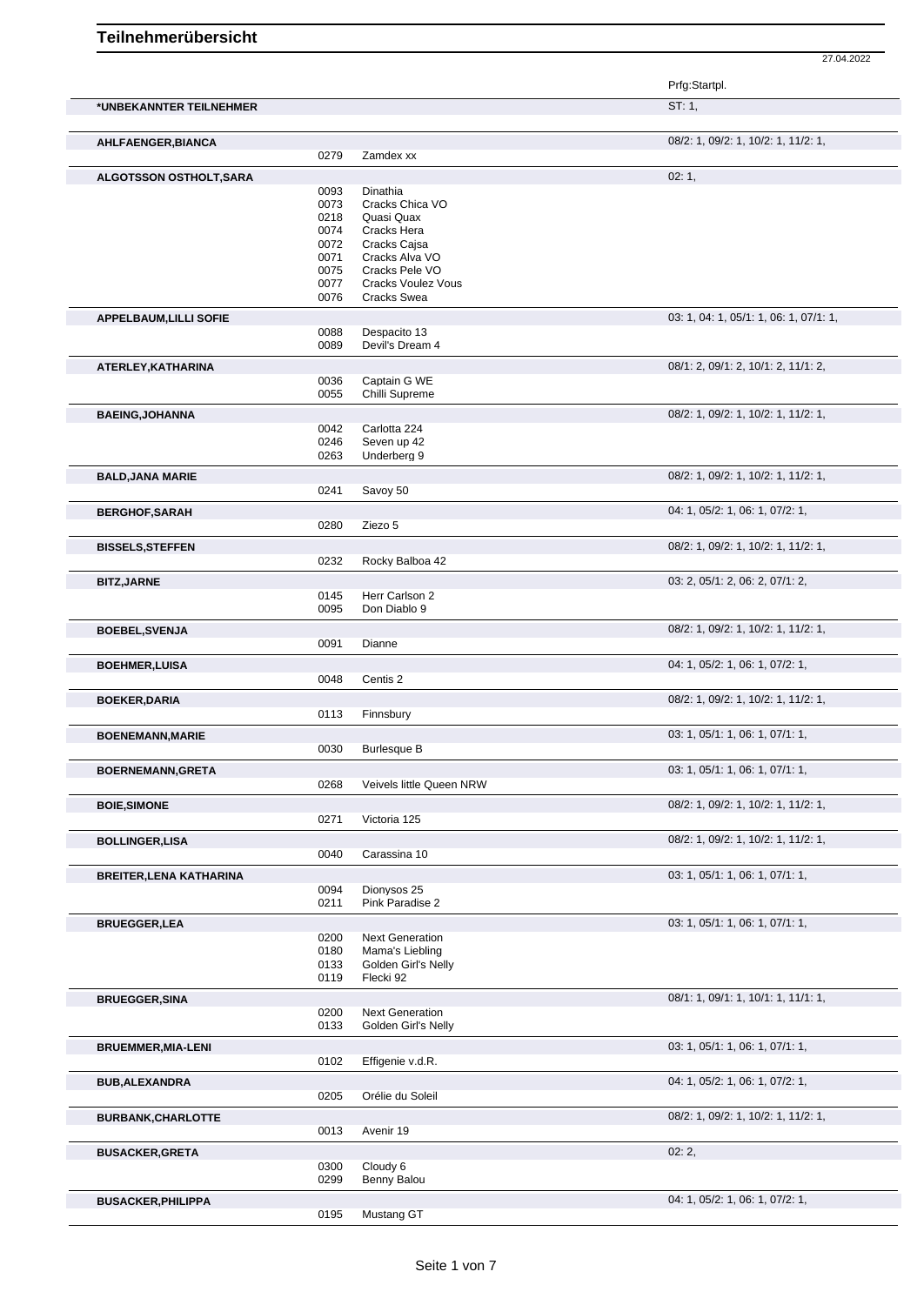|                                   |              |                                                        | Prfg:Startpl.                       |
|-----------------------------------|--------------|--------------------------------------------------------|-------------------------------------|
| <b>BUSCHMANN, ISABEL</b>          |              |                                                        | 08/1: 1, 09/1: 1, 10/1: 1, 11/1: 1, |
|                                   | 0062         | Comtess JH                                             |                                     |
|                                   | 0124         | Franklin's Girl                                        |                                     |
|                                   | 0249         | Sir Hellium                                            |                                     |
| <b>BUSCHMANN, YOSEFIN</b>         |              |                                                        | 08/1: 1, 09/1: 1, 10/1: 1, 11/1: 1, |
|                                   | 0233         | Römer's Halloween                                      |                                     |
| <b>BUSSMANN, GRETA</b>            |              |                                                        | 08/1: 2, 09/1: 2, 10/1: 2, 11/1: 2, |
|                                   | 0214         | Priemus 3                                              |                                     |
|                                   | 0215         | Primabella 11                                          |                                     |
| <b>BUSSMANN,LUISA</b>             |              |                                                        | 03: 1, 05/1: 1, 06: 1, 07/1: 1,     |
|                                   | 0023         | Bento vom Habichtshof                                  |                                     |
|                                   | 0104         | El Pleasure D                                          |                                     |
| <b>CHARISIADIS, ZOE</b>           |              |                                                        | 03: 1, 05/1: 1, 06: 1, 07/1: 1,     |
|                                   | 0121         | Flying Dutchman 61                                     |                                     |
|                                   |              |                                                        | 01:1,                               |
| <b>COLSMAN, AMADEUS</b>           | 0258         | Träumerei 4                                            |                                     |
|                                   |              |                                                        |                                     |
| <b>COLSMAN, ANTOINETTE</b>        |              |                                                        | 08/1: 1, 09/1: 1, 10/1: 1, 11/1: 1, |
|                                   | 0178<br>0259 | Madjarin den Tip<br><b>Tullibards Illane Commotion</b> |                                     |
|                                   | 0139         | Haley la Verdi                                         |                                     |
|                                   |              |                                                        |                                     |
| <b>CZERWINSKI, CHRISTIN SARA</b>  |              |                                                        | : 0,                                |
|                                   | 0285         | Use                                                    |                                     |
| <b>DEWES, ANTONIA</b>             |              |                                                        | 02:1,                               |
|                                   | 0002         | Ace of Spades 5                                        |                                     |
| EICKHOLT, FRANZISKA               |              |                                                        | 04: 1, 05/2: 1, 06: 1, 07/2: 1,     |
|                                   | 0288         | Colina 45                                              |                                     |
| <b>EICKSCHEN, LILLI ROSE</b>      |              |                                                        | 08/2: 1, 09/2: 1, 10/2: 1, 11/2: 1, |
|                                   | 0171         | Little Landor 3                                        |                                     |
|                                   |              |                                                        |                                     |
| <b>ELANDT, JANIN</b>              | 0286         | Lancy Lane                                             | 04: 1, 05/2: 1, 06: 1, 07/2: 1,     |
|                                   |              |                                                        |                                     |
| <b>ESCHER, LEENTJE</b>            |              |                                                        | 03: 1, 05/1: 1, 06: 1, 07/1: 1,     |
|                                   | 0297         | Valentin 153                                           |                                     |
| <b>ESSER, VIANNE</b>              |              |                                                        | 04: 1, 05/2: 1, 06: 1, 07/2: 1,     |
|                                   | 0240         | Sang Real 2                                            |                                     |
| ETZEL, FELIX                      |              |                                                        | 02:3,                               |
|                                   | 0212         | Polarfreund 3                                          |                                     |
|                                   | 0022         | <b>Benoit Bold</b>                                     |                                     |
| <b>FALLENBERG,LENARD</b>          |              |                                                        | 03: 1, 05/1: 1, 06: 1, 07/1: 1,     |
|                                   | 0028         | <b>Braaklander Dublin</b>                              |                                     |
|                                   |              |                                                        |                                     |
| <b>FALLENBERG,LUISA</b>           | 0028         | Braaklander Dublin                                     | 08/2: 1, 09/2: 1, 10/2: 1, 11/2: 1, |
|                                   | 0049         | Centurio 43                                            |                                     |
|                                   | 0066         | Cordula 52                                             |                                     |
|                                   |              |                                                        | 03: 1, 05/1: 1, 06: 1, 07/1: 1,     |
| <b>FIEGE, ANTONIA</b>             | 0298         | Cantana GD                                             |                                     |
|                                   |              |                                                        |                                     |
| <b>FISCHER-NEUHOFF, IMME</b>      |              |                                                        | 08/2: 1, 09/2: 1, 10/2: 1, 11/2: 1, |
|                                   | 0228<br>0057 | Ricordo di cielo<br>Cleckerlieschen                    |                                     |
|                                   |              |                                                        |                                     |
| <b>FROEHLICH, HENRIKE</b>         |              |                                                        | 04: 1, 05/2: 1, 06: 1, 07/2: 1,     |
|                                   | 0051         | Cheeky Loui                                            |                                     |
| <b>GEORG, ANNA</b>                |              |                                                        | 08/2: 1, 09/2: 1, 10/2: 1, 11/2: 1, |
|                                   | 0166         | Lenin 12                                               |                                     |
|                                   | 0115         | Fiona 512                                              |                                     |
|                                   | 0054<br>0144 | Chica 166<br>Hermine de Lux G                          |                                     |
|                                   |              |                                                        |                                     |
| <b>GERLING, SOPHIA</b>            |              |                                                        | 08/2: 1, 09/2: 1, 10/2: 1, 11/2: 1, |
|                                   | 0146         | Hip Hop 12                                             |                                     |
| <b>GIESEN, HENRIETTE DOROTHEA</b> |              |                                                        | 03: 1, 05/1: 1, 06: 1, 07/1: 1,     |
|                                   | 0007         | Amazing Calida                                         |                                     |
|                                   | 0117         | <b>First Freddy</b>                                    |                                     |
|                                   | 0134<br>0033 | Golden Skywalker<br>Calle Peng                         |                                     |
|                                   |              |                                                        |                                     |
| <b>GIESSLER, LENA</b>             |              |                                                        | 08/2: 2, 09/2: 2, 10/2: 2, 11/2: 2, |
|                                   | 0038         | Caracho 16                                             |                                     |
|                                   | 0222         | <b>Quinten Quintus</b>                                 |                                     |
| <b>GLOE, MARIE</b>                |              |                                                        | 08/2: 1, 09/2: 1, 10/2: 1, 11/2: 1, |
|                                   | 0252         | Sunrise S                                              |                                     |
|                                   | 0278         | Wesgra                                                 |                                     |
|                                   | 0174         | Lucky You 4                                            |                                     |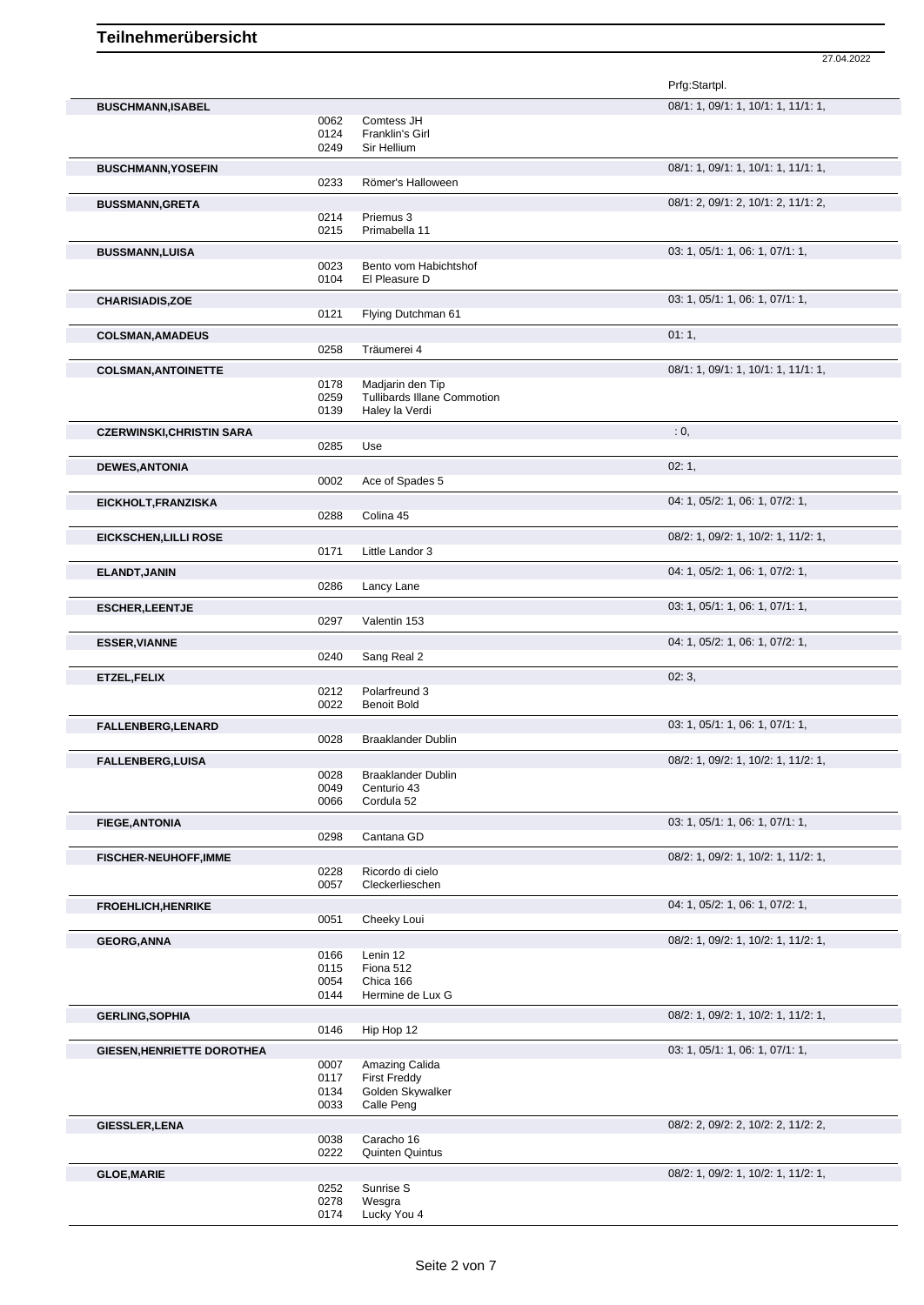|                              |              |                            | Prfg:Startpl.                            |
|------------------------------|--------------|----------------------------|------------------------------------------|
| <b>GNEGEL, JENNIFER</b>      | 0256         | Toffifee 73                | 04: 1, 05/2: 1, 06: 1, 07/2: 1,          |
| <b>GUZDIOL, LINA</b>         |              |                            | 01:1,                                    |
| <b>HANNING, SARA</b>         |              |                            | 03: 1, 05/1: 1, 06: 1, 07/1: 1,          |
|                              | 0011<br>0242 | Apollo D<br>Scarlett 740   |                                          |
| <b>HANNING, SOPHIA</b>       |              |                            | 03: 1, 05/1: 1, 06: 1, 07/1: 1,          |
|                              | 0011<br>0242 | Apollo D<br>Scarlett 740   |                                          |
| <b>HEIMANN, JUDITH</b>       |              |                            | 08/2: 1, 09/2: 1, 10/2: 1, 11/2: 1,      |
|                              | 0170         | Lissa's Lady               |                                          |
| <b>HEINEMANN, CHARLOTTE</b>  | 0031         | By my Side 7               | 03: 1, 05/1: 1, 06: 1, 07/1: 1,          |
| HELLENKEMPER, LISA CARLOTTA  |              |                            | 01:1,                                    |
|                              | 0283         | Bella Galeria Divo Domani  | 08/2: 1, 09/2: 1, 10/2: 1, 11/2: 1,      |
| <b>HELLER, JUDITH</b>        | 0046         | Catnis                     |                                          |
| HERBERG, IRA-MAJA            |              |                            | 03: 1, 05/1: 1, 06: 1, 07/1: 1,          |
| <b>HERTER, REBECCA</b>       | 0202         | Nitri                      | 02:1,                                    |
|                              | 0173         | Löwenstark                 |                                          |
| HILLE, IMA                   | 0136         | Gordon von Salza           | 01:1,                                    |
| HOFFMANN DR., ANNA-CARIN     |              |                            | 04: 1, 05/2: 1, 06: 1, 07/2: 1,          |
|                              | 0287         | Grangewilliam Darwin       |                                          |
| <b>HOFFMANN, CHRISTINA</b>   | 0177         | Lynnlane                   | 02:1,                                    |
| <b>HOFFMANN,LISA-MARIE</b>   |              |                            | 02:1,                                    |
|                              | 0129         | Gentleman Jack 7           |                                          |
| <b>HOFFMANN, NEIL</b>        | 0112         | Finnley R                  | 08/1: 1, 09/1: 1, 10/1: 1, 11/1: 1,      |
|                              | 0224         | Qula M                     |                                          |
| <b>HOHAGEN, HANNAH</b>       | 0125         | Franklyn R                 | 03: 1, 04: 1, 05/1: 1, 06: 1, 07/1: 1,   |
|                              | 0080         | Cushy-Jolie                |                                          |
| <b>HOLS, JEREMY</b>          | 0079         | Cubicki N.W.               | 04: 1, 05/2: 1, 06: 1, 07/2: 1,          |
| <b>HORSTMANN, MAIKE</b>      |              |                            | 08/1: 1, 09/1: 1, 10/1: 1, 11/1: 1,      |
|                              | 0291         | Cara 186                   |                                          |
| <b>HRUSCHKA, ELLA</b>        | 0069         | Cosmo 104                  | 08/2: 1, 09/2: 1, 10/2: 1, 11/2: 1,      |
| <b>HUEWE, THEKLA</b>         |              |                            | 03: 1, 05/1: 1, 06: 1, 07/1: 1,          |
|                              | 0248         | Silvano 119                |                                          |
| <b>JABLONSKI,LINA</b>        | 0273         | Virginia 219               | 08/1: 1, 09/1: 1, 10/1: 1, 11/1: 1,      |
|                              | 0163         | Lady Brown 12              |                                          |
| <b>JANKORD,CAROLIN</b>       | 0100         | Duplo B                    | 03: 1, 05/1: 1, 06: 1, 07/1: 1,          |
| <b>JANKORD,LENA-SOPHIE</b>   |              |                            | 08/1: 1, 09/1: 1, 10/1: 1, 11/1: 1,      |
|                              | 0191         | Mondeo 34                  |                                          |
| <b>KASBERG, MARION</b>       | 0032         | Ca Sina                    | 02:1,                                    |
| <b>KASPERS, RABEA</b>        |              |                            | 04: 1, 05/2: 1, 06: 1, 07/2: 1,          |
| <b>KASTNER, SOPHIE LUISE</b> | 0008         | Amazing Storm xx           | 03: 1, 05/1: 1, 06: 1, 07/1: 1,          |
|                              | 0103         | Einstein 168               |                                          |
| KLEIN, ALEXA                 |              |                            | 04: 1, 05/2: 1, 06: 1, 07/2: 1,          |
| <b>KLEINWECHTER, RONJA</b>   | 0185         | Merlyn 24                  | 03: 1, 05/1: 1, 06: 1, 07/1: 1, 08/1: 2, |
|                              |              |                            | 09/1: 2, 10/1: 2, 11/1: 2,               |
|                              | 0130<br>0059 | Gerry 158<br>Coco Bella SE |                                          |
| <b>KLIMKE, INGRID</b>        |              |                            | 02:1,                                    |
|                              | 0161         | LaCala W                   |                                          |
| <b>KLIPPSTEIN, FELIZITAS</b> |              |                            | 08/2: 1, 09/2: 1, 10/2: 1, 11/2: 1,      |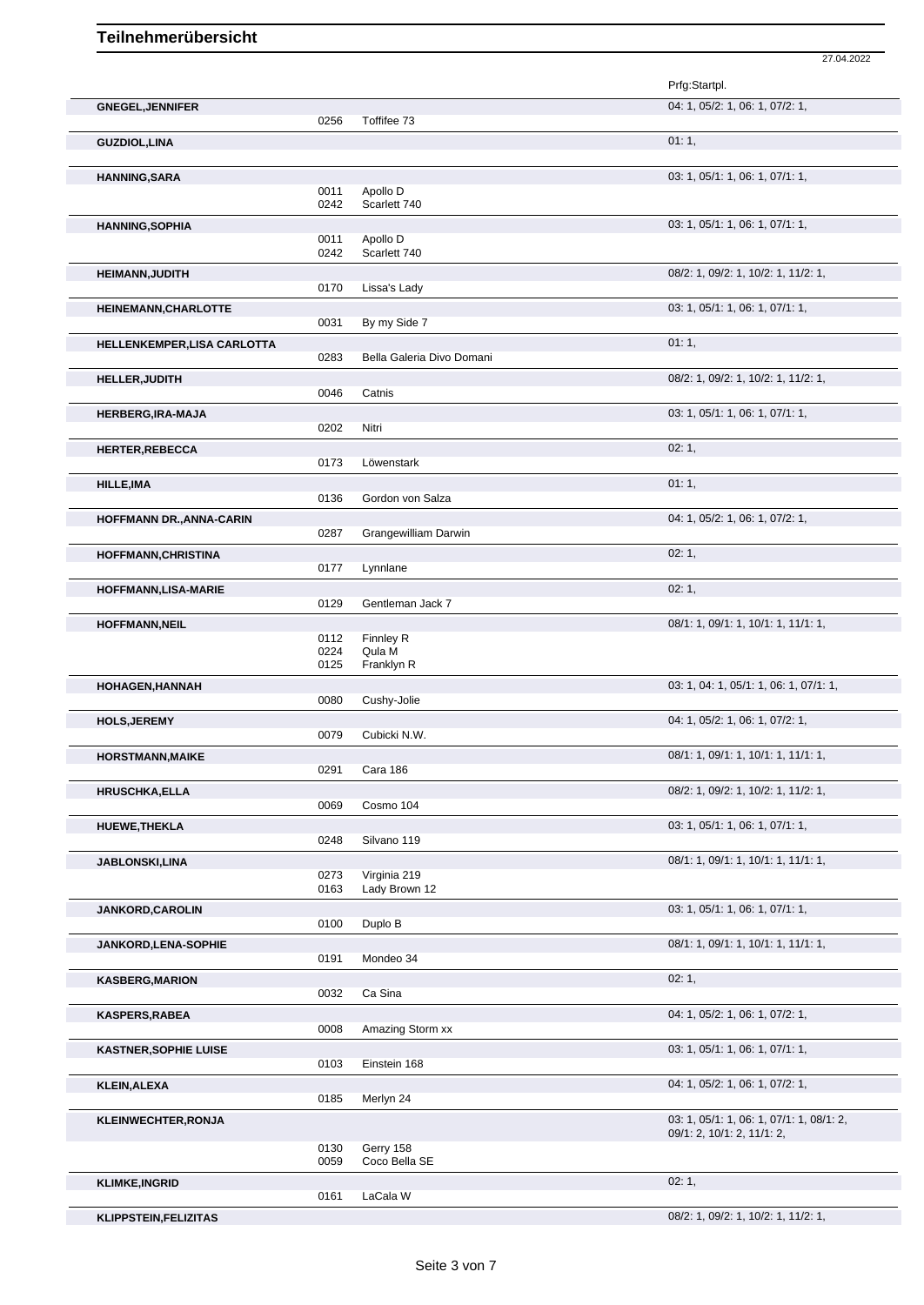|                             |              |                                    | Prfg:Startpl.                              |
|-----------------------------|--------------|------------------------------------|--------------------------------------------|
|                             | 0127         | Fus Tetti vd Beekzijde             |                                            |
| <b>KNUTH,LINA</b>           |              |                                    | 03: 1, 05/1: 1, 06: 1, 07/1: 1,            |
|                             | 0084         | Daiquire de Luxe E                 |                                            |
| KOCH, THERESA               |              |                                    | 08/1: 1, 09/1: 1, 10/1: 1, 11/1: 1,        |
|                             | 0199         | New in Crime                       |                                            |
| <b>KORTE, JONAS</b>         |              |                                    | 03: 1, 05/1: 1, 06: 1, 07/1: 1,            |
|                             | 0231         | Rocko Goldstar                     |                                            |
| <b>KRANHOLD, LENA MARIE</b> |              |                                    | 01:1,                                      |
|                             | 0179         | Magic Delight 3                    |                                            |
| <b>KRANZ, JOHANNA</b>       |              |                                    | 08/2: 1, 09/2: 1, 10/2: 1, 11/2: 1,        |
|                             | 0153         | Jumping Girl Elissa                |                                            |
|                             | 0108         | Estessa                            |                                            |
| <b>KROES, ANNA</b>          |              |                                    | 02:1,                                      |
|                             | 0250         | Sir Shorty 3                       |                                            |
| KRUECKENDORF, JULIANE       |              |                                    | 03: 2, 05/1: 2, 06: 2, 07/1: 2,            |
|                             | 0295         | Gretchen                           |                                            |
|                             | 0296         | Doncho                             |                                            |
| KUHLMANN, HELENA            |              |                                    | 03: 1, 05/1: 1, 06: 1, 07/1: 1,            |
|                             | 0253         | Tamina E                           |                                            |
| <b>LAMBERT, MERLE</b>       |              |                                    | 08/2: 1, 09/2: 1, 10/2: 1, 11/2: 1,        |
|                             | 0217         | Qadira                             |                                            |
| <b>LANGER, MAYLA LYNN</b>   |              |                                    | 08/1: 1, 09/1: 1, 10/1: 1, 11/1: 1,        |
|                             | 0012<br>0282 | Appelschnut 3<br>Zino 15           |                                            |
|                             |              |                                    |                                            |
| <b>LEOWALD, TERESA</b>      |              |                                    | 08/1: 1, 09/1: 1, 10/1: 1, 11/1: 1,        |
|                             | 0207         | Pearl 98                           |                                            |
| LEUBE, SOPHIE               |              |                                    | 02:3,                                      |
|                             | 0143<br>0150 | Heda 3<br><b>Isselhook's Asaro</b> |                                            |
|                             | 0204         | Nofretete 15                       |                                            |
|                             | 0151         | <b>Isselhook's Outstanding</b>     |                                            |
|                             | 0001         | A l'Elue                           |                                            |
|                             | 0128         | <b>Future Stars Helis</b>          |                                            |
| LEVERINGHAUS, SASKIA        |              |                                    | 04: 1, 05/2: 1, 06: 1, 07/2: 1,            |
|                             | 0132         | Go West 15                         |                                            |
|                             | 0070<br>0045 | Cosmopolitan E<br>Catch the Crown  |                                            |
|                             |              |                                    | 02:1,                                      |
| <b>LIPPMANN, KRISTIN</b>    | 0160         | La Ronja                           |                                            |
|                             | 0274         | Visby 12                           |                                            |
| LOHMANN, ANNA               |              |                                    | 01:1,                                      |
|                             | 0027         | Botero <sub>8</sub>                |                                            |
| LUEBBERS, ANNALENA          |              |                                    | 03: 1, 05/1: 1, 06: 1, 07/1: 1,            |
|                             | 0052         | Cheval Vapeur WE                   |                                            |
| <b>MENGELER, ISABEL</b>     |              |                                    | 08/2: 1, 09/2: 1, 10/2: 1, 11/2: 1,        |
|                             | 0050         | Checkred                           |                                            |
|                             | 0186         | <b>Mighty Carrera</b>              |                                            |
| <b>MILODANOVIC, MIA</b>     |              |                                    | 08/2: 1, 09/2: 1, 10/2: 1, 11/2: 1,        |
|                             | 0229         | Rocka Bella                        |                                            |
| <b>MOELDERS, JOYCE</b>      |              |                                    | 03: 1, 05/1: 1, 06: 1, 07/1: 1,            |
|                             | 0198         | Nesquik 28                         |                                            |
| <b>MOELLER, KIRA</b>        |              |                                    | 04: 1, 05/2: 1, 06: 1, 07/2: 1,            |
|                             | 0303         | <b>Nino 315</b>                    |                                            |
| <b>MUDLAFF, THERESA</b>     |              |                                    | 08/2: 1, 09/2: 1, 10/2: 1, 11/2: 1,        |
|                             | 0034         | Candela 48                         |                                            |
| <b>MUELLER, GINA</b>        |              |                                    | 02: 1, 08/2: 1, 09/2: 1, 10/2: 1, 11/2: 1, |
|                             | 0257         | <b>Tofiffee</b>                    |                                            |
|                             | 0239         | Sammy-de Luex                      |                                            |
|                             | 0158         | Kiral V                            |                                            |
| <b>NEUKIRCH, SASKIA</b>     |              |                                    | 08/2: 1, 09/2: 1, 10/2: 1, 11/2: 1,        |
|                             | 0016         | Baily 46                           |                                            |
|                             |              |                                    |                                            |
|                             | 0184         | Mayor 10                           |                                            |
| NIEDERHOFER, FELICIA        |              |                                    | 08/2: 1, 09/2: 1, 10/2: 1, 11/2: 1,        |
|                             | 0225         | Ratatouille IB                     |                                            |
| OELRICH, ANNA-LENA          |              |                                    | 08/1: 1, 09/1: 1, 10/1: 1, 11/1: 1,        |
|                             | 0061         | Comet 247                          |                                            |
| <b>OESTEROTH, SINA</b>      | 0284         | Sputnik                            | 04: 1, 05/2: 1, 06: 1, 07/2: 1,            |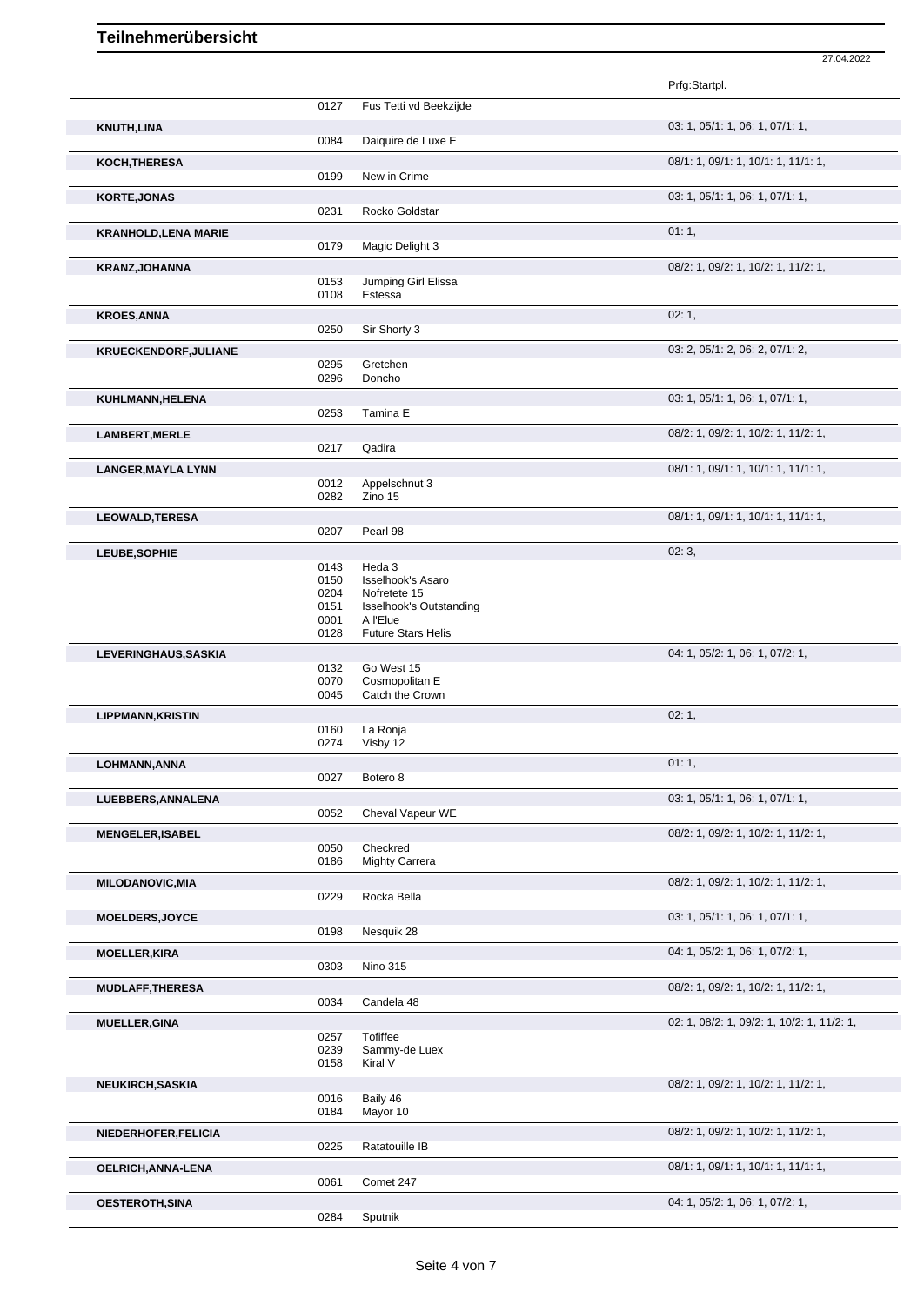27.04.2022

Prfg:Startpl.

| <b>OSTHOLT, FRANK</b>         |              |                           | 02: 2, 08/2: 2, 09/2: 2, 10/2: 2, 11/2: 2, |
|-------------------------------|--------------|---------------------------|--------------------------------------------|
|                               | 0149         | Ida 72                    |                                            |
|                               | 0092         | Dieter VO                 |                                            |
|                               | 0093         | Dinathia                  |                                            |
|                               | 0073         | Cracks Chica VO           |                                            |
|                               | 0218         | Quasi Quax                |                                            |
|                               | 0074         | Cracks Hera               |                                            |
|                               | 0072         | Cracks Cajsa              |                                            |
|                               | 0071         | Cracks Alva VO            |                                            |
|                               | 0075         | Cracks Pele VO            |                                            |
|                               | 0077         | <b>Cracks Voulez Vous</b> |                                            |
|                               | 0076         | Cracks Swea               |                                            |
|                               | 0068         | Cornley                   |                                            |
| <b>OSTHOLT, WILMA</b>         |              |                           | 03: 2, 05/1: 2, 06: 2, 07/1: 2,            |
|                               | 0092         | Dieter VO                 |                                            |
|                               | 0093         | Dinathia                  |                                            |
|                               | 0073         | Cracks Chica VO           |                                            |
|                               | 0218         | Quasi Quax                |                                            |
|                               | 0074         | Cracks Hera               |                                            |
|                               | 0071         | Cracks Alva VO            |                                            |
|                               | 0075         | Cracks Pele VO            |                                            |
|                               | 0067         | Cordula Grün 11           |                                            |
|                               | 0077         | <b>Cracks Voulez Vous</b> |                                            |
|                               | 0152         | Its Time Out              |                                            |
| <b>PAPENFUSS, LENJA</b>       |              |                           | 03: 1, 05/1: 1, 06: 1, 07/1: 1,            |
|                               | 0189         | Miss Malu 3               |                                            |
| <b>PARADIES, FRIEDERIKE</b>   |              |                           | 02:2,                                      |
|                               | 0188         | Mio 86                    |                                            |
|                               | 0009         | Amur 48                   |                                            |
|                               | 0083         | Daily News P              |                                            |
|                               |              |                           |                                            |
| PAUTZKE, SASKIA               |              |                           | 02:1,                                      |
|                               | 0085         | Darcy T.                  |                                            |
| POLROLNICZAK, NELE            |              |                           | 08/2: 1, 09/2: 1, 10/2: 1, 11/2: 1,        |
|                               | 0058         | Cobold 34                 |                                            |
| PRINZ, CLARA                  |              |                           | 08/1: 1, 09/1: 1, 10/1: 1, 11/1: 1,        |
|                               | 0194         | Mount Pleasant            |                                            |
|                               |              |                           |                                            |
| <b>PUHLMANN, DIRK</b>         |              |                           | 02: 1, 08/2: 1, 09/2: 1, 10/2: 1, 11/2: 1, |
|                               | 0078         | Crazy Horse PS            |                                            |
|                               | 0105         | Elay                      |                                            |
|                               | 0255         | <b>Titania PS</b>         |                                            |
| RAWERT, MICHAEL               |              |                           | 03: 1, 05/1: 1, 06: 1, 07/1: 1,            |
|                               | 0275         | Viva Sunshine K           |                                            |
| <b>REICHMANN, JENNIFER</b>    |              |                           | 08/2: 1, 09/2: 1, 10/2: 1, 11/2: 1,        |
|                               | 0276         | Viva Vegas                |                                            |
|                               |              |                           | 02:1,                                      |
| <b>RIESKAMP, SABRINA</b>      | 0154         |                           |                                            |
|                               |              | Kanada CR                 |                                            |
| <b>SCHAPMANN,LARA</b>         |              |                           | 08/2: 1, 09/2: 1, 10/2: 1, 11/2: 1,        |
|                               | 0219         | Quessida                  |                                            |
| <b>SCHLUETTER, IMKE</b>       |              |                           | 03: 1, 05/1: 1, 06: 1, 07/1: 1,            |
|                               | 0270         | Via Bella                 |                                            |
|                               |              |                           | 08/1: 1, 09/1: 1, 10/1: 1, 11/1: 1,        |
| <b>SCHLUETTER, LINN MARIE</b> |              |                           |                                            |
|                               | 0226<br>0156 | Rathcline Dream<br>Kenzi  |                                            |
|                               |              |                           |                                            |
| <b>SCHMELING, LEO VON</b>     |              |                           | 02:1,                                      |
|                               | 0155         | Karenina 13               |                                            |
| <b>SCHMITZ, CLARA MARIE</b>   |              |                           | 03: 1, 05/1: 1, 06: 1, 07/1: 1,            |
|                               | 0208         | Pen-Y-Bryn William        |                                            |
|                               |              |                           |                                            |
| <b>SCHMOOR, ANTONIA</b>       |              |                           | 03: 1, 05/1: 1, 06: 1, 07/1: 1,            |
|                               | 0116         | First Choice 43           |                                            |
| <b>SCHNEPPER, CLAUDIA</b>     |              |                           | 08/2: 1, 09/2: 1, 10/2: 1, 11/2: 1,        |
|                               | 0238         | Salito 9                  |                                            |
|                               | 0266         | Valborg 3                 |                                            |
| <b>SCHNEPPER, FREDERIK</b>    |              |                           | 08/1: 1, 09/1: 1, 10/1: 1, 11/1: 1,        |
|                               | 0010         | Api Lulu De La Mure       |                                            |
|                               |              |                           |                                            |
| <b>SCHREIBER, PIA SOPHIE</b>  |              |                           | 08/1: 2, 09/1: 2, 10/1: 2, 11/1: 2,        |
|                               | 0056         | Chocolate Noir 4          |                                            |
|                               | 0193         | Motsi Mabuse 2            |                                            |
| <b>SCHUETTE, KATHARINA</b>    |              |                           | 08/2: 1, 09/2: 1, 10/2: 1, 11/2: 1,        |
|                               | 0118         | First of April 2          |                                            |
|                               | 0251         | Sternenfänger 4           |                                            |
|                               | 0005         | Ainé S                    |                                            |
|                               | 0017         | Baltasar 17               |                                            |
|                               |              |                           |                                            |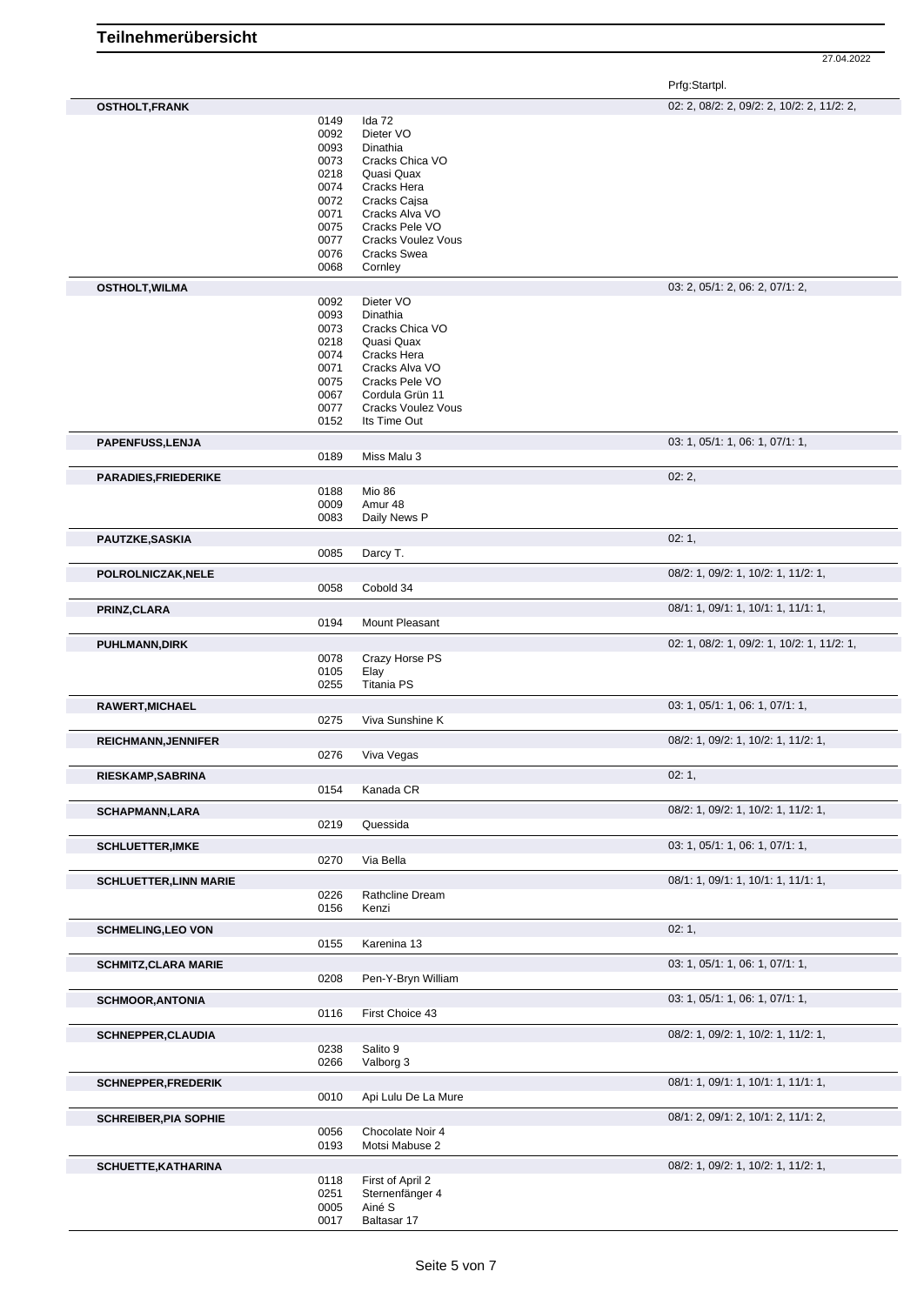|                                                                                                                                                                                                                        |              |                                   | Prfg:Startpl.                                                          |
|------------------------------------------------------------------------------------------------------------------------------------------------------------------------------------------------------------------------|--------------|-----------------------------------|------------------------------------------------------------------------|
| <b>SCHUETTE, LENA</b>                                                                                                                                                                                                  |              |                                   | 03: 1, 05/1: 1, 06: 1, 07/1: 1,                                        |
|                                                                                                                                                                                                                        | 0118         | First of April 2                  |                                                                        |
| <b>SCHULTE SPECHTEL, MARIA ELIS</b>                                                                                                                                                                                    |              |                                   | 02: 1, 08/2: 1, 09/2: 1, 10/2: 1, 11/2: 1,                             |
|                                                                                                                                                                                                                        | 0006<br>0110 | Amaretto S 10<br>Federweiße S     |                                                                        |
|                                                                                                                                                                                                                        | 0029         | <b>Brexit S</b>                   |                                                                        |
| <b>SCHULZE ZUMKLEY, JOHANNA</b>                                                                                                                                                                                        |              |                                   | 03: 1, 05/1: 1, 06: 1, 07/1: 1,                                        |
|                                                                                                                                                                                                                        | 0082         | Dagalier                          |                                                                        |
| SCHULZE ZURMUSSEN, FRIEDA                                                                                                                                                                                              |              |                                   | 01:1,                                                                  |
|                                                                                                                                                                                                                        | 0020         | <b>Bella Amore</b>                |                                                                        |
|                                                                                                                                                                                                                        | 0187         | Milka 67                          |                                                                        |
|                                                                                                                                                                                                                        | 0260         | <b>Tullibards The Real Deal</b>   |                                                                        |
| <b>SCHULZE-WEXT,LYNN</b>                                                                                                                                                                                               |              |                                   | 08/1: 1, 09/1: 1, 10/1: 1, 11/1: 1,                                    |
|                                                                                                                                                                                                                        | 0220         | Quick Step 92                     |                                                                        |
| <b>SCHUNCK, MARIA</b>                                                                                                                                                                                                  |              |                                   | 03: 1, 05/1: 1, 06: 1, 07/1: 1,                                        |
|                                                                                                                                                                                                                        | 0167         | Liberty Hawk CB                   |                                                                        |
| <b>SENF, OLIVER MARIO</b>                                                                                                                                                                                              |              |                                   | 02: 1, 08/2: 1, 09/2: 1, 10/2: 1, 11/2: 1,                             |
|                                                                                                                                                                                                                        | 0037<br>0047 | Captain Jack 46<br>Catschatore    |                                                                        |
|                                                                                                                                                                                                                        | 0176         | Lüttje Deern 6                    |                                                                        |
|                                                                                                                                                                                                                        |              |                                   | 02:1,                                                                  |
| SODDEMANN, GRETA                                                                                                                                                                                                       | 0197         | Nandela                           |                                                                        |
|                                                                                                                                                                                                                        | 0159         | Krümmel 30                        |                                                                        |
|                                                                                                                                                                                                                        | 0111         | Felice 66                         |                                                                        |
|                                                                                                                                                                                                                        | 0254         | Tera 7                            |                                                                        |
|                                                                                                                                                                                                                        | 0114<br>0081 | Fioline 2<br>Dafino 5             |                                                                        |
|                                                                                                                                                                                                                        | 0236         | Safari 49                         |                                                                        |
| SODDEMANN, MARKUS                                                                                                                                                                                                      |              |                                   | 02: 1, 08/2: 1, 09/2: 1, 10/2: 1, 11/2: 1,                             |
|                                                                                                                                                                                                                        | 0159         | Krümmel 30                        |                                                                        |
|                                                                                                                                                                                                                        | 0111         | Felice 66                         |                                                                        |
|                                                                                                                                                                                                                        | 0114         | Fioline 2                         |                                                                        |
|                                                                                                                                                                                                                        | 0004         | Ahtohallan                        |                                                                        |
| SOHLMANN, LOTTA MARIE                                                                                                                                                                                                  |              |                                   | 03: 1, 05/1: 1, 06: 1, 07/1: 1,                                        |
|                                                                                                                                                                                                                        | 0099         | Dream it 2                        |                                                                        |
| <b>SOMMER,LEONA</b>                                                                                                                                                                                                    |              |                                   | 02:1,                                                                  |
|                                                                                                                                                                                                                        | 0172         | Locomotion 16                     |                                                                        |
| <b>STAADE, MILLA</b>                                                                                                                                                                                                   |              |                                   | 04: 1, 05/2: 1, 06: 1, 07/2: 1, 08/1: 2,<br>09/1: 2, 10/1: 2, 11/1: 2, |
|                                                                                                                                                                                                                        | 0245         | Schoensgreen Maddy                |                                                                        |
|                                                                                                                                                                                                                        | 0210         | Piccasso 16                       |                                                                        |
|                                                                                                                                                                                                                        | 0264         | Unstoppable Prinseveld            |                                                                        |
| <b>STOCKMANN, MILAN</b>                                                                                                                                                                                                |              |                                   | 03: 1, 05/1: 1, 06: 1, 07/1: 1,                                        |
|                                                                                                                                                                                                                        | 0201         | <b>Nick 172</b>                   |                                                                        |
| <b>STRAKA, NAOMI CATLEEN</b>                                                                                                                                                                                           |              |                                   | 04: 1, 05/2: 1, 06: 1, 07/2: 1,                                        |
|                                                                                                                                                                                                                        | 0160         | La Ronja                          |                                                                        |
| <b>STROTMEIER, PIA</b>                                                                                                                                                                                                 |              |                                   |                                                                        |
|                                                                                                                                                                                                                        |              |                                   | 03: 1, 05/1: 1, 06: 1, 07/1: 1,                                        |
|                                                                                                                                                                                                                        | 0053         | Chiasso 17                        |                                                                        |
|                                                                                                                                                                                                                        | 0035         | Candygirl 13                      |                                                                        |
|                                                                                                                                                                                                                        |              |                                   | 08/2: 1, 09/2: 1, 10/2: 1, 11/2: 1,                                    |
|                                                                                                                                                                                                                        | 0107         | Escada 192                        |                                                                        |
|                                                                                                                                                                                                                        |              |                                   | 08/2: 1, 09/2: 1, 10/2: 1, 11/2: 1,                                    |
|                                                                                                                                                                                                                        | 0044         | Cassandra H 2                     |                                                                        |
|                                                                                                                                                                                                                        |              |                                   | 01:1,                                                                  |
|                                                                                                                                                                                                                        | 0097         | Dr.Dolittle 6                     |                                                                        |
|                                                                                                                                                                                                                        |              |                                   | 03: 1, 05/1: 1, 06: 1, 07/1: 1,                                        |
|                                                                                                                                                                                                                        | 0181         | Marcristo TF                      |                                                                        |
|                                                                                                                                                                                                                        |              |                                   | 01:2,                                                                  |
|                                                                                                                                                                                                                        | 0244         | Schierensees Heart and Soul       |                                                                        |
|                                                                                                                                                                                                                        | 0182         | Mary Poppins 69                   |                                                                        |
|                                                                                                                                                                                                                        |              |                                   | 03: 2, 05/1: 2, 06: 2, 07/1: 2,                                        |
|                                                                                                                                                                                                                        | 0182         | Mary Poppins 69                   |                                                                        |
|                                                                                                                                                                                                                        | 0227         | Remy Mateng                       |                                                                        |
|                                                                                                                                                                                                                        | 0098         | Dragonero 5                       |                                                                        |
|                                                                                                                                                                                                                        |              |                                   | 04: 1, 05/1: 1, 06: 1, 07/1: 1,                                        |
|                                                                                                                                                                                                                        | 0293<br>0292 | Captain 60<br><b>Blueberry GS</b> |                                                                        |
|                                                                                                                                                                                                                        |              |                                   |                                                                        |
|                                                                                                                                                                                                                        | 0063         | Comtessa 140                      | 02:1,                                                                  |
| <b>STRUWE,LAURA</b><br>STUHM, CAROLA<br><b>SULT, BERIT JORUNN</b><br><b>SULT, JORDIS ELINA</b><br><b>SUTTORP, JAKOB</b><br>SUTTORP, PAUL<br><b>TEERING, RAMONA</b><br><b>TELESCA, VICTORIA</b><br><b>TENHOLT, NINA</b> |              |                                   | 08/2: 1, 09/2: 1, 10/2: 1, 11/2: 1,                                    |